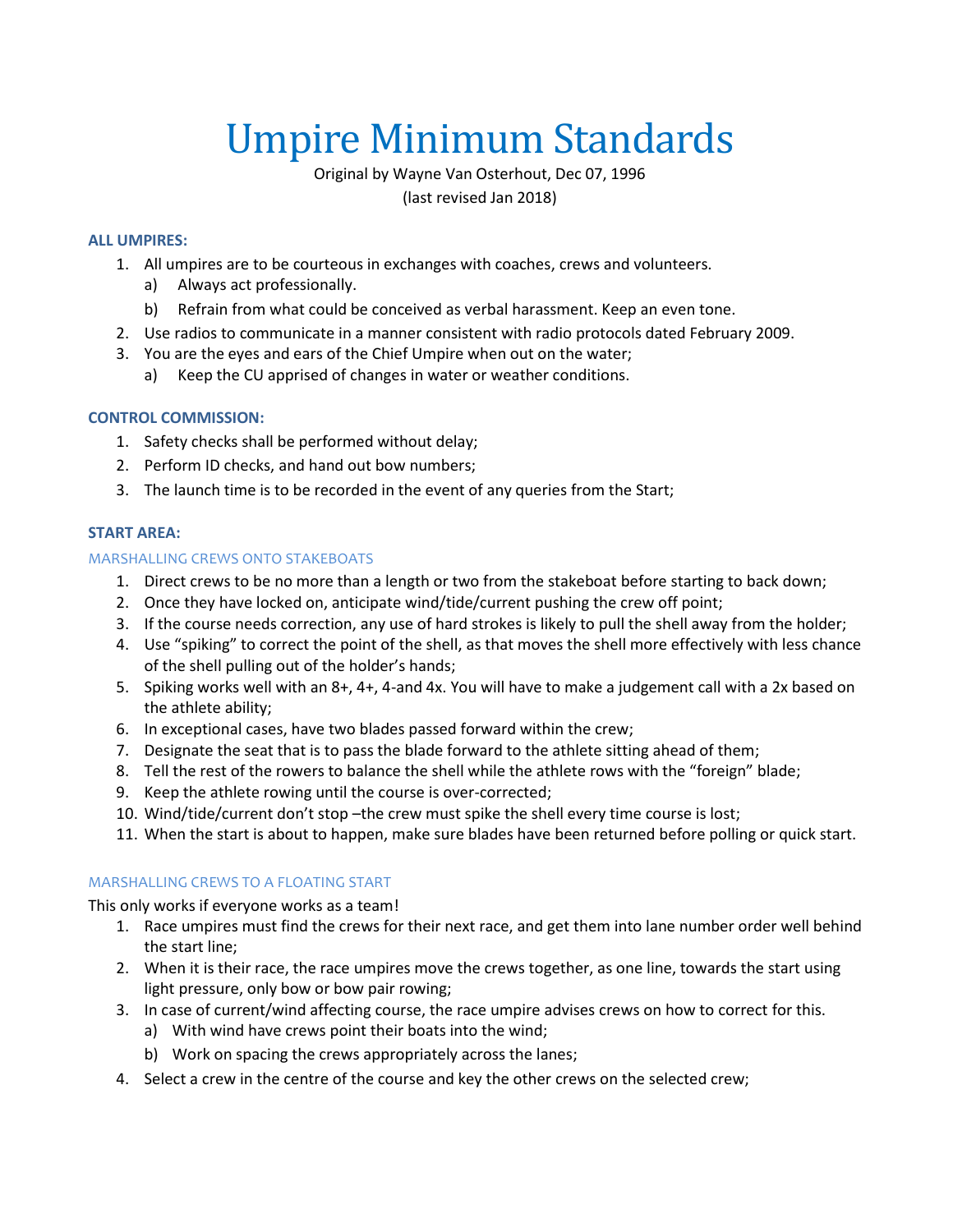- 5. Speed up stragglers, slow down leaders –the goal is to have all bow balls hit the line simultaneously;
- 6. At a pre-determined point, race umpires hand over control to the aligner;
	- a) When the aligner is taking over, tell the crews "You are now under the direction of the aligner";
- 7. Race umpires should NOT speak to the crews again;
	- a) If you see anything needing correction with crews, use your radio to tell the aligner;
- 8. The aligner should work hard to ensure that no bowball crosses the line –if you have to back a crew, you have lost the battle;
- 9. If multiple bowballs cross the start line, consider stern-alignment as a last resort. [Not appropriate for "next best time" progressions];
- 10. A Quick Start may be advisable if there is any wind/current in play.

# **JUDGE AT THE START:**

The alignment of a **floating** start:

- 1. Address crews by their bow number;
- 2. Use boat measurements to identify the required movement of a shell to the bow or to the stern: 1 seat, 2 seats,  $\frac{1}{2}$  a deck, a deck,  $\frac{1}{2}$  a boat, etc.;
- 3. Both voice tone and projection should be consistent for all shells regardless of their lane;
- 4. Use consistent vocabulary:
	- To request a move toward the bow: "Touch it up (+ a measurement) e.g. one deck"
	- To request a move toward the stern: "Back it down (+ a measurement) e.g. one seat"
	- To request a shell to drift: "Let it run"
	- To request a shell to stop: "Hold water"
	- To move the bow of a boat sideways i.e. align a boat in a cross wind:
		- "Spike it on (+ one side) e.g. port side"

The alignment of a **hand-held** start:

- 1. Address the boat-holder by their lane number;
- 2. Use the word "Out" to identify the required movement of a shell away from the boat-holder;
- 3. Use the word "In" to identify the required movement of a shell towards the boat-holder;
- 4. Use the word "Hold" when the shell has reached the desired position.

Both floating and hand-held:

- 1. When alignment has been achieved, the white flag is raised to indicate that the Starter may commence the start procedure – there is no announcement that alignment has been achieved;
- 2. The flag remains raised unless the alignment is lost;

# **STARTER:**

A crew is allowed to enter the start zone prior to the five-minute call. They have to adhere to the following:

- 1. Entering the start zone is at the discretion of the Starter: – be aware that an athlete's warm-up plan may include warming up in their own lane;
- 2. Crews in the previous race must be far enough into the course to allow this;
- 3. The starter will announce the event prior to inviting the first 'early' crew onto the course;
- 4. The starter will name the crew, announce the lane for the crew and the time remaining before the start;
- 5. This is repeated for each crew wishing to enter the start zone;
- 6. When the Start Script is followed, skip the crews already in the course when announcing crews and lanes prior to the five-minute call.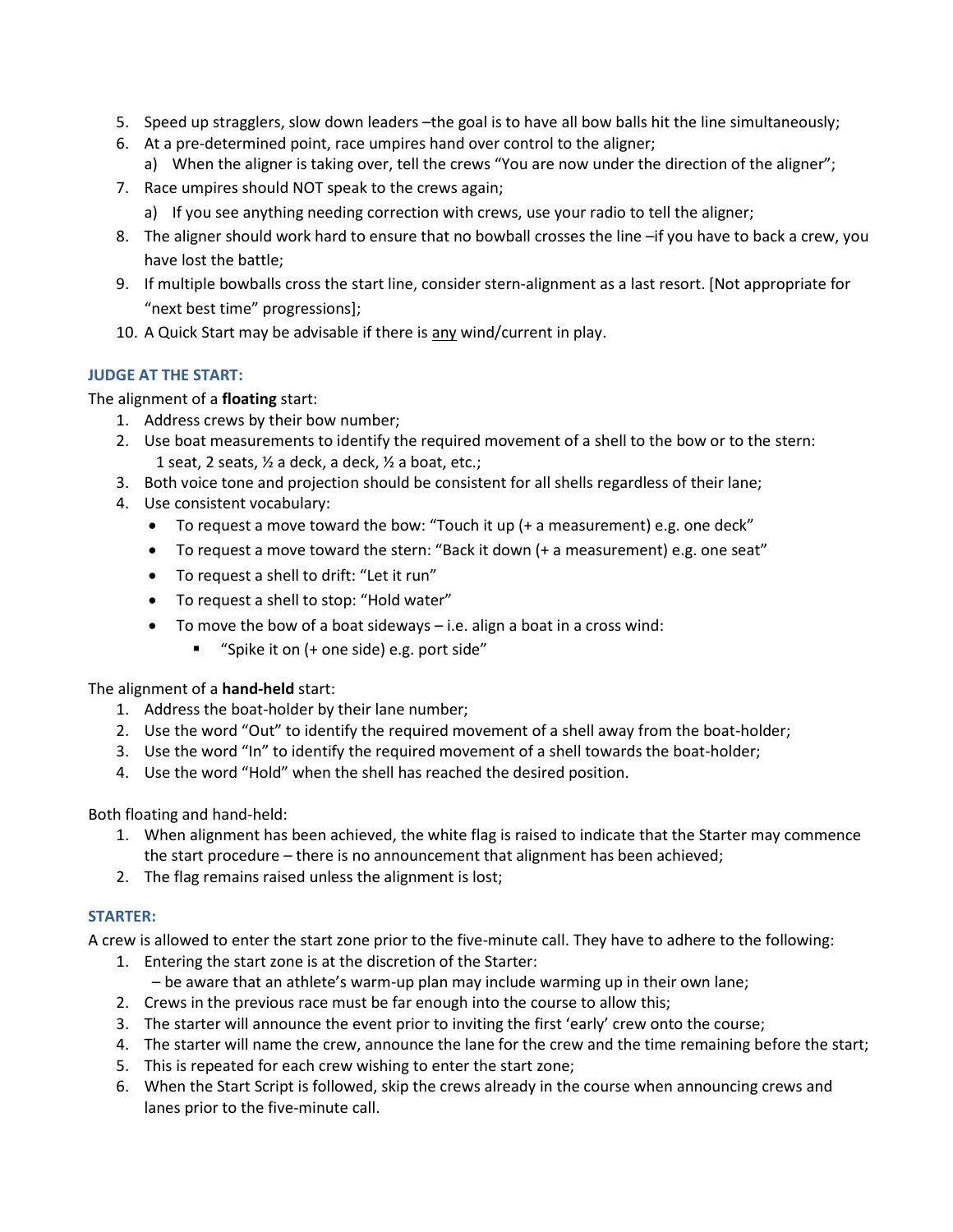#### REGULAR START

- 2. The Starter must always follow the Start Script [Rules of Racing, Appendix 4]:
	- a) The Starter announces the 5, 4, 3, and 2-minute time calls;
	- b) When alignment is signalled by the Judge at the Start, poll competitors by club name with a constant interval between each club name; Add Lane number **only** for crews from the same club in the same race
	- c) Then announce "Attention";
	- d) Raise the start flag;
	- e) After a variable pause, simultaneously drop the flag and say "Go".
- 3. Voice tone and projection are to be consistent for all competitors in all lanes;
- 4. The Starter is should always appear calm and in control of the situation at hand;

# QUICK START

- 1. The Starter must always follow the Start Script [Rules of Racing, Appendix 4]:
	- a) Starter invites the crews [the event, club name and lane number] immediately prior to the fiveminute call;
	- b) Starter announces the 5, 4, 3, and 2-minute time calls;
	- c) When alignment is signalled by the Judge at the Start, announce to the crews "This will be a quick start";
	- d) After a short pause, announce "Quick Start";
	- e) Then announce "Attention";
	- f) Raise the start flag;
	- g) After a variable pause, simultaneously drop the flag and say "Go".

# HEAD RACE OR TIME-TRIAL STARTS

- 1. Typically we use two marshals –a Marshal and a Pre-Marshal;
- 2. The Pre-Marshal herds the cats into bow number sequence;
- 3. The Marshal fires the crews into the racing lane[s] at the designated interval. Use a stopwatch to control the interval;
- 4. The command to the crew from the marshal will be "Crew #1 Brentwood, on the paddle";
- 5. The following commands come from the Rules of Racing, Appendix 8, Time-Trials;
- 6. The starter will tell the crew "Crew #1 Brentwood, approaching the line" as he/she nears the line;
- 7. The starter will tell the crew "GO" as he/she crosses the line.

# **RACE UMPIRE:**

- 1. To call for a course correction:
	- a) Raise white flag to the vertical;
	- b) Identify the club by name;
	- c) Point the flag in the direction of required travel;
- 2. To get one crew to stop rowing
	- a) Raise white flag to the vertical
	- b) Call crew by name (and lane where needed)
	- c) Give command "Stop"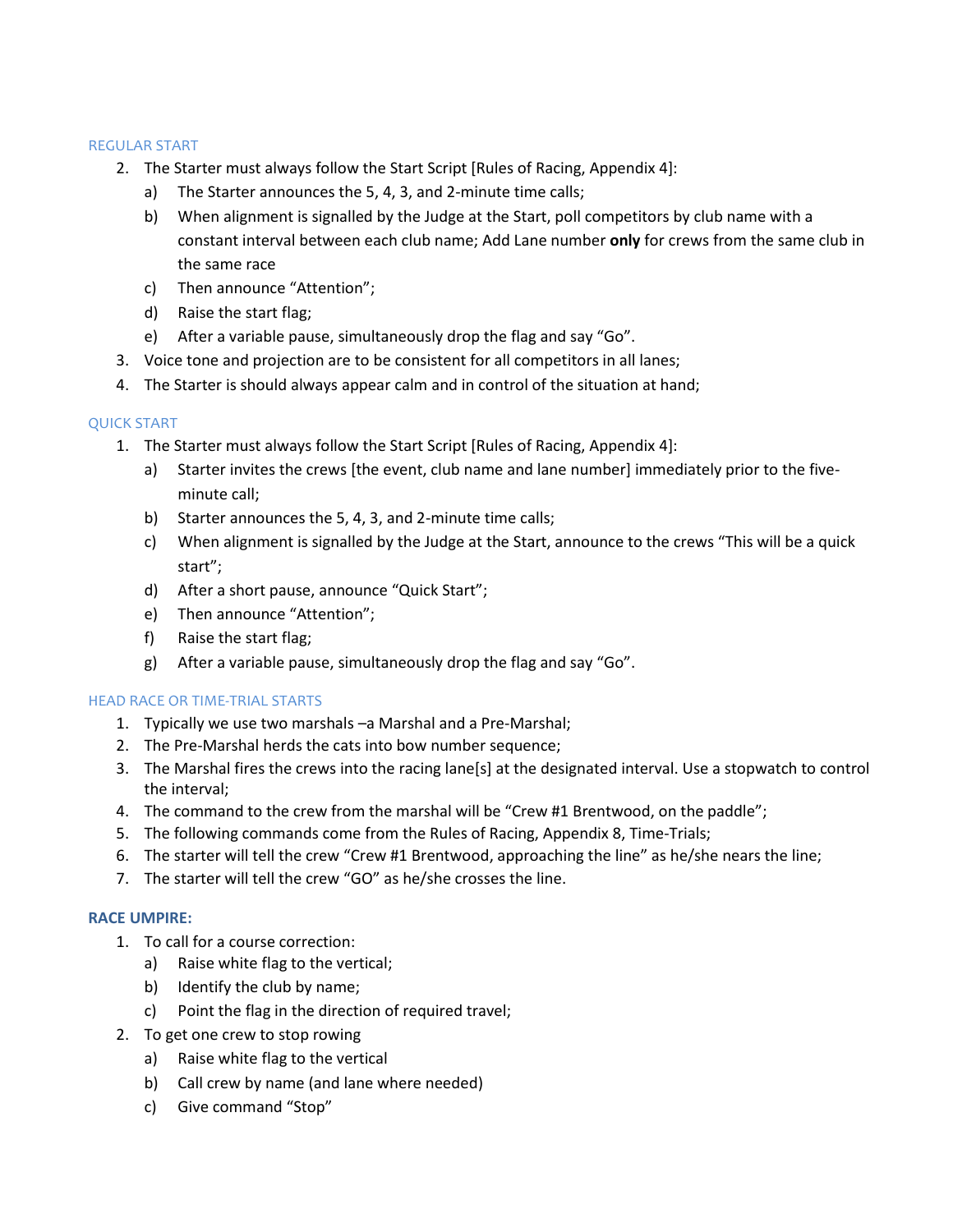- 3. Add Lane number **only** for crews from the same club in the same race;
- 4. To stop all crews in a race
	- a) Wave the red flag
	- b) At the same time saying "Stop"
- 5. At the conclusion of a race, the primary race umpire shall survey all crews to determine personal health of the athletes and to determine if there is an objection;

# RACE DEEMED FAIR WITH NO OBJECTIONS

- 1. Check with the secondary umpire that he/she considers the race to be OK;
- 2. Only after this survey does the primary race umpire signal via a white flag that the race was fair and that there is no objection being lodged;
- 3. The finish line confirms the status of the race by a return white flag signal;
- 4. Times are given to the Finish judges only upon the successful completion of a race deemed to be fair by all umpires and competitors;
- 5. Times are given in the format: # of minutes, # of seconds, (point) tenths and hundredths e.g. a time of 6:49.32 would be given as six minutes, forty-nine, point three two.
- 6. To turn off the course, reduce the throttle and when the stern wash is at the transom, turn 90 degrees and exit the course (without further wash);
- 7. Primary and secondary race umpires should alternate after each race.

#### RACE DEEMED UNFAIR OR WITH OBJECTIONS

- 1. At the conclusion of a race, the umpire may deem the race unfair;
- 2. A crew may raise their hand to indicate they have an objection;
- 3. When there is an objection, the race umpire will go over to the crew objecting:
	- a) Ask the crew(s) what their objection is;
	- b) Advise the crew(s) what as umpire your decision on the objection would be;
- 4. If a Race Umpire deems the race unfair or allows the objection, the Race Umpire must communicate the decision to all crews in the race, to the Judges at the Finish, and to the CU;
- 5. If a Race Umpire does not allow an objection, the Race Umpire shall ask the objecting crew if they intend to protest the decision;
- 6. The Race Umpire shall advise the crew(s) that:
	- a) They have the right to make a protest
	- b) Inform the crew(s) of the time
	- c) Advise the crew(s) that if they intend to protest, that they should do so:
		- i. within 1 hour from the time that the decision was conveyed to the crew,
		- ii. in writing,
		- iii. to the CU,
		- iv. together with the appropriate protest fee.
- 6. If the race umpire deems the race unfair, or if a crew has raised an objection, the Race Umpire shall, in all cases, raise the red flag;
- 7. The finish line confirms the status of the race by a return red flag signal;
- 8. The Race Umpire will notify the Judges at the Finish and the CU of an impending protest;

# BOAT DRIVERS

1. Introduce yourself to the boat driver;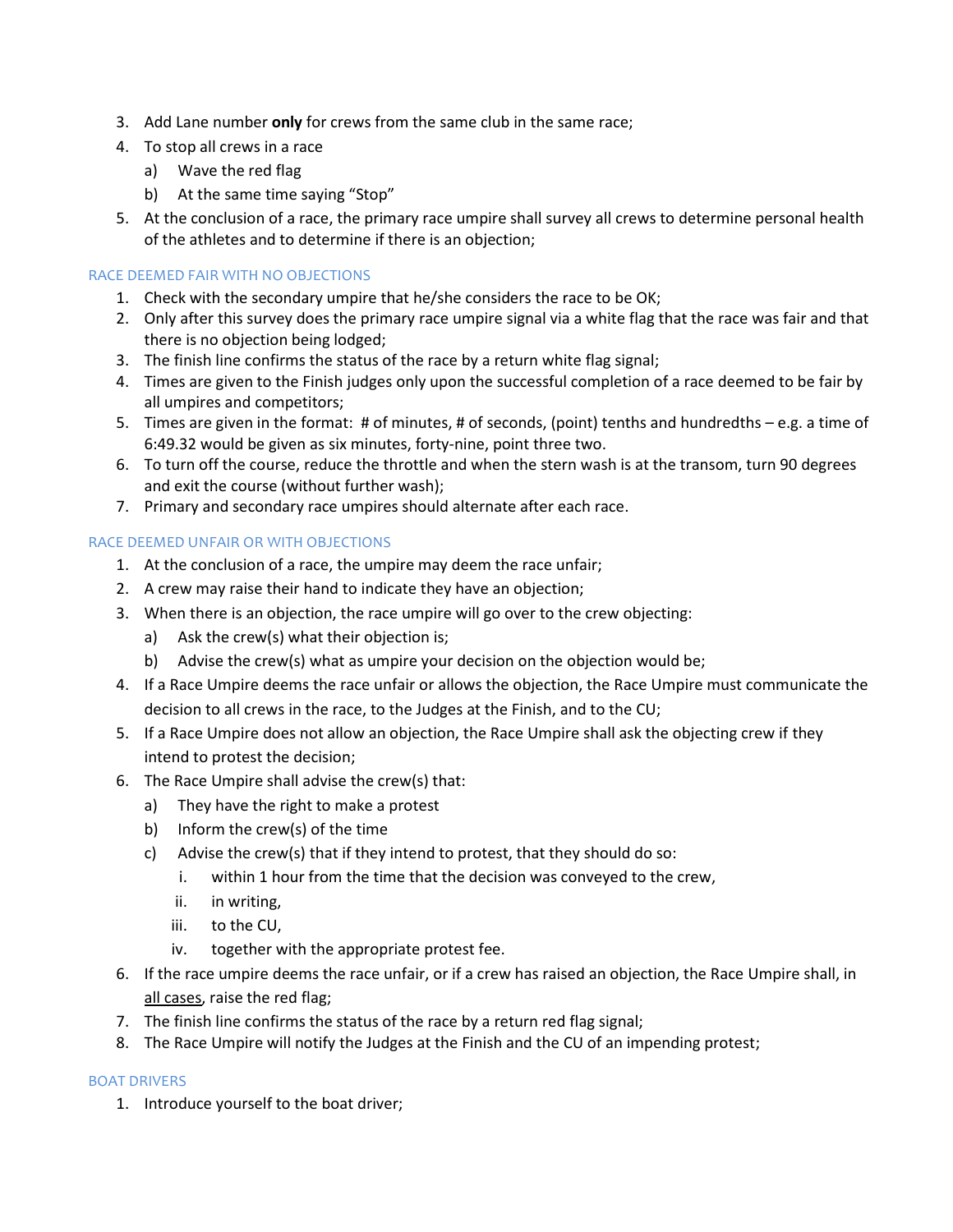- 2. Determine the drivers experience in the operation of an umpire boat;
	- a. Ensure that the boat driver has his/her Pleasure Craft Operator Card [Rule 8.4];
	- b. Ensure boat operating and safety basics:
		- i. Gas tank with sufficient gas
		- ii. Sufficient life jackets
		- iii. 2 paddles
		- iv. Use of the engine cut-off switch [Rule 8.4]
	- c. Advise the driver whether you sit or stand while following a race;
	- d. Review your hand signals;
	- e. Review the return from the finish to the start area
		- i. single file
		- ii. in the centre lane;
	- f. Review the procedure by which to turn off the course;
		- i. de-throttle
		- ii. when the wash at the stern is at the transom, turn 90 degrees and exit the course (without further wash)
	- g. Determine the drivers' knowledge about wake action and if necessary, explain the action of the boat and its effect upon the shell that may be off the stern of the motor boat;
	- h. Determine the drivers understanding of, and ability to carry out, the Omega manoeuvre if required - i.e. passing racers to get closer to lead crews without washing the slower crews;
- 3. Tutor where necessary;
- 4. Express gratitude and positive reinforcement boat drivers are volunteers too!

# MANAGING WAKE

- 7. Regardless of boat speed or size, wake will form at an angle of 19.47 degrees to boat centerline;
- 8. If returning in lane 1 of a 6-lane course, your wake will not clear lane 6 until 250m behind you and will not be equal across the lanes;
- 9. If returning in the center of a 6-lane course, your wake will clear the course within 125m behind you and will be equal across the lanes.

# **FINISH JUDGE:**

- 1. The umpires are responsible for the order of finish, not the volunteers;
- 2. The finish flag drops only once to signal the crossing of the winning shell;
- 3. An audible device will be used to signal the crossing of each shell;
- 4. The flag person on the finish line acknowledges the flag communication by the race umpire;
- 5. The Chief Judge at the Finish should encourage finish area volunteers to mention any concerns or discrepancies immediately;
- 6. In the cases where cameras are being used at the finish line, the following recommendations should be followed in case of close finishes:
	- a. Cameras should be running for the final 100 metres;
	- b. Calls by the Chief Judge at the Finish based on visual observation only should be considered "preliminary" subject to camera review of close finishes.
	- c. Preliminary order of finish should not be posted, either electronically or on a results board;